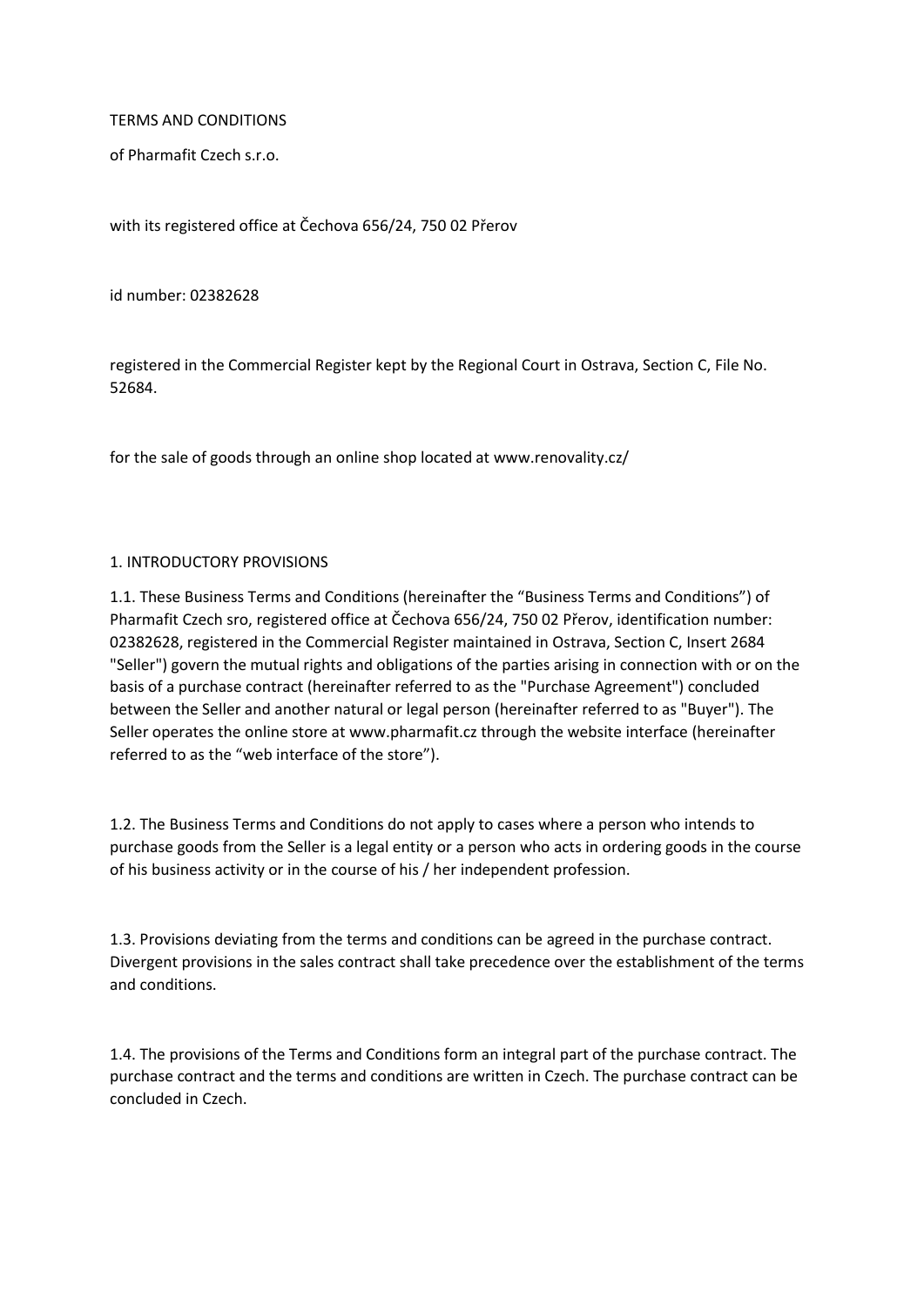1.5. The Seller may change or supplement the wording of the Terms and Conditions. This provision shall be without prejudice to rights and obligations arising during the effective date of the previous version of the Terms and Conditions.

# 2. USER ACCOUNT

2.1. Based on the buyer's registration on the website, the buyer can access his user interface. From its user interface the buyer can order goods (hereinafter referred to as "user account"). If the web interface allows it, the buyer can also order goods without registration directly from the web interface.

2.2. When registering on the website and ordering goods, the buyer is obliged to provide correct and truthful information. The Buyer is obliged to update the data entered in the user account upon any change. The data provided by the buyer in the user account and when ordering goods are considered correct by the seller.

2.3. Access to the user account is secured by a user name and password. The Buyer is obliged to maintain confidentiality regarding the information necessary to access his user account and acknowledges that the Seller is not responsible for any breach of this obligation by the Buyer.

2.4. The Buyer is not entitled to allow the use of the user account by third parties.

2.5. The Seller may cancel the user account, especially if the buyer has not used his user account for more than 12 months or if the buyer breaches his obligations under the purchase contract (including terms and conditions).

2.6. The Buyer acknowledges that the user account may not be available at all times, especially with regard to the necessary maintenance of the hardware and software equipment of the Seller, respectively. necessary maintenance of third party hardware and software.

# 3. CONCLUSION OF THE PURCHASE CONTRACT

3.1.All presentation of the goods placed in the web interface of the shop is of an informative character and the seller is not obliged to conclude a purchase contract regarding these goods. The provisions of Section 1732 (2) of the Civil Code shall not apply.

3.2.The web interface of the shop shall contain information on the goods, including the prices of individual goods and the cost of returning the goods, if such goods cannot by their nature be returned by the normal postal route. Prices of goods include VAT and all related fees. The prices of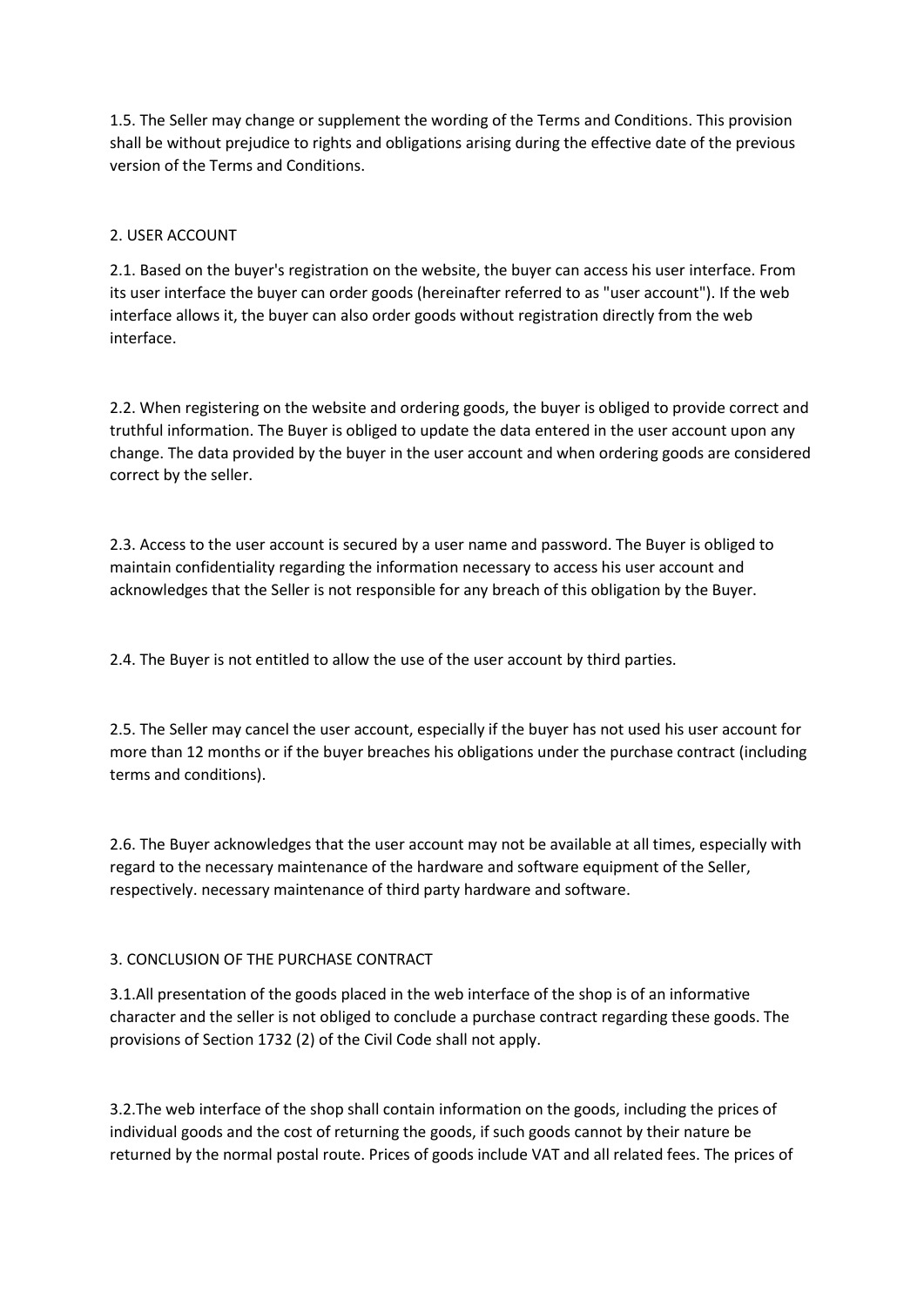the goods remain valid as long as they are displayed in the shop's web interface. This provision does not limit the seller's ability to conclude a purchase contract under individually negotiated conditions.

Section 1811 (2) of the Civil Code: "If the parties are acting towards concluding a contract and these facts are not apparent from the context, the entrepreneur shall inform the consumer well in advance of the conclusion of the contract or before the consumer makes a binding offer…

(b) the description of the goods or services and a description of their main characteristics;

(c) the price of the goods or services and, where applicable, the method of calculating them, including all taxes and charges;

(d) the method of payment and the method of delivery or performance…

Article 12 (2) of the Consumer Protection Act: 'Information on the price or the fact that the information is incomplete or missing shall not, in particular, give the impression that:

(a) the price is lower than it actually is

(b) pricing depends on circumstances on which it does not really depend

(c) the price includes supplies of products, services, works or services for which they are actually paid separately

(d) the price has been or will be increased, reduced or unchanged, even if not;

(e) the relationship between the price and usefulness of the product or service offered and the price and usefulness of the comparable product or service is as it is not. '

Section 11a of the Consumer Protection Act: "When selling goods or providing services by electronic means via a website, the seller is obliged to inform the consumer in advance in a clear manner whether there are any restrictions on the supply of goods or services ..."

3.3. The web interface also contains information about the costs associated with packaging and delivery. Information on the costs associated with the packaging and delivery of goods stated in the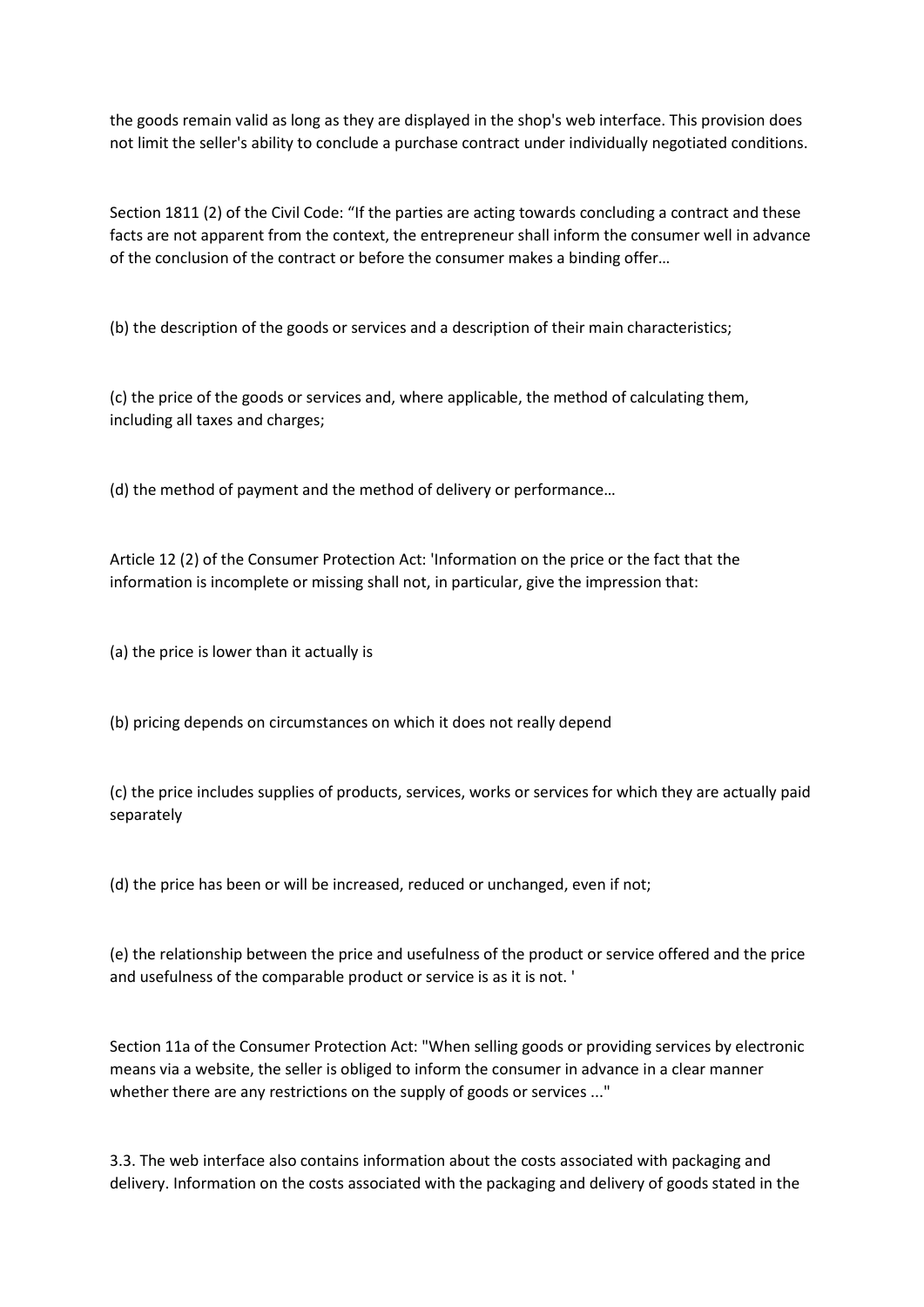web interface of the shop applies only in cases where the goods are delivered within the territory of the Czech Republic.

3.4. To order goods, the buyer fills in the order form in the web interface of the shop. The order form contains information about:

3.4.1. ordered goods (the ordered goods are "inserted" by the buyer into the electronic shopping cart of the web interface of the shop),

3.4.2. the method of payment of the purchase price of the goods, information on the required method of delivery of the ordered goods

3.4.3. information on the costs associated with the delivery of the goods (hereinafter collectively referred to as the "Order").

3.5. Before sending the order to the seller, the buyer is allowed to check and change the data entered into the order by the buyer, also with regard to the buyer's ability to detect and correct errors arising when entering data into the order. The buyer sends the order to the seller by clicking the "Submit Order" button. The data listed in the order they are deemed correct by the seller. The Seller shall confirm the receipt to the Buyer immediately upon receipt of the order by e-mail to the Buyer's e-mail address specified in the user interface or in the order (hereinafter referred to as the "Buyer's E-mail Address").

3.6. Depending on the nature of the order (quantity of goods, purchase price, estimated shipping costs), the seller is always entitled to ask the buyer for additional confirmation of the order (eg in writing or by telephone).

3.7. The contractual relationship between the Seller and the Buyer arises upon delivery of the acceptance of the order (acceptance), which is sent by the Seller to the Buyer by e-mail to the Buyer's e-mail address.

3.8. The Buyer acknowledges that the Seller is not obliged to conclude a purchase contract, especially with persons who have previously substantially breached their obligations to the Seller.

3.9. The buyer agrees to the use of means of distance communication when concluding the purchase contract. The costs incurred by the Buyer when using the means of distance communication in connection with the conclusion of the purchase contract (costs of internet connection, telephone costs) are borne by the Buyer, which costs do not differ from the standard rate.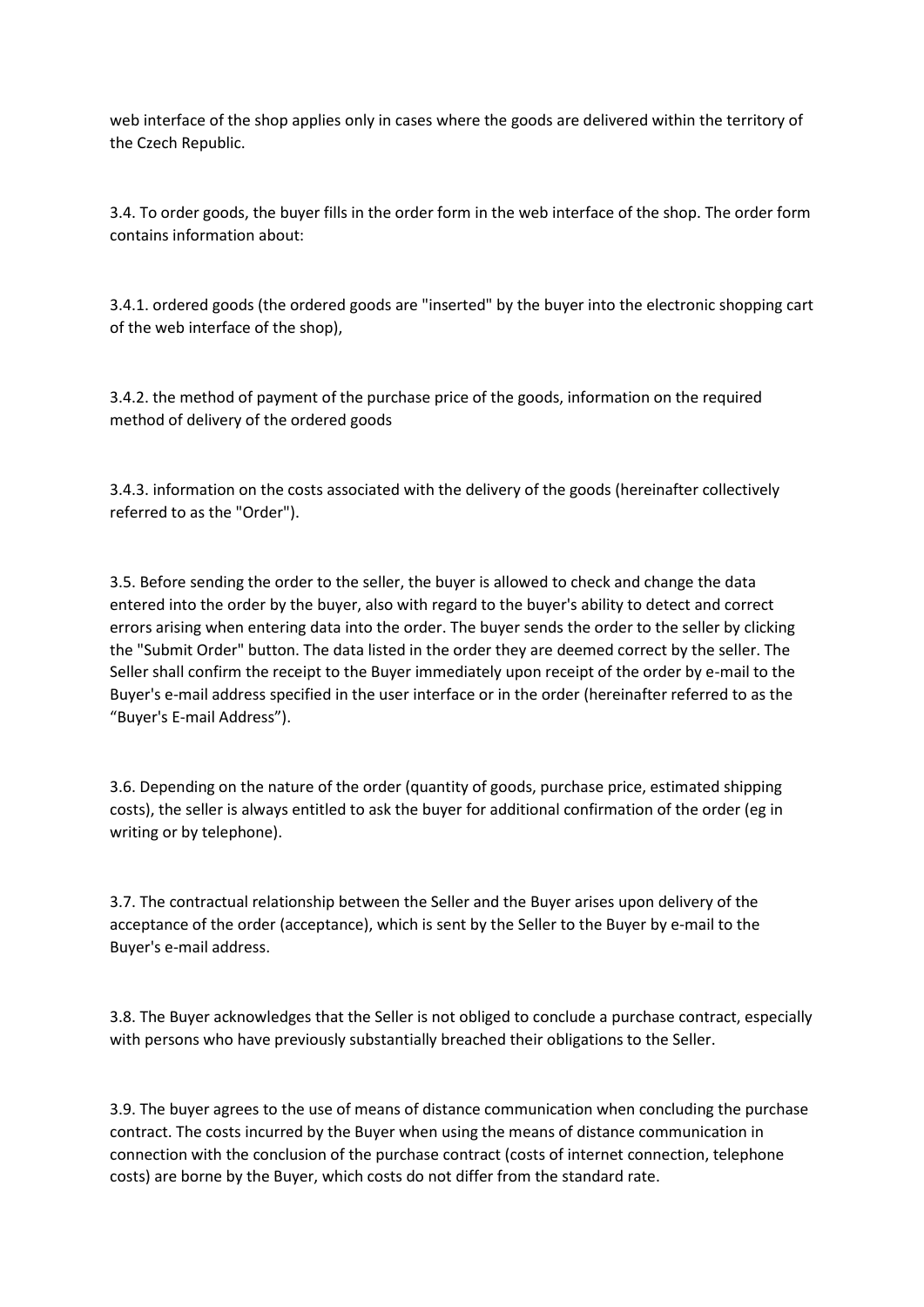# 4. PRICE OF GOODS AND PAYMENT CONDITIONS

4.1. The price of the goods and any costs associated with the delivery of goods according to the purchase contract may be paid by the buyer to the seller in the following ways:

(a) cash on delivery at the place specified by the buyer in the order;

b) cashless payment card cash on delivery at the place specified by the buyer in the order;

4.2. Together with the purchase price, the buyer is also obliged to pay the seller the costs associated with packaging and delivery of the goods in the agreed amount. Unless expressly stated otherwise, the purchase price also includes the costs associated with the delivery of goods.

4.3. The Seller does not require the Buyer to pay a deposit or other similar payment.

4.4. The seller is entitled, especially if the buyer does not provide additional confirmation of the order (Article 3.6), to require payment of the entire purchase price before sending the goods to the buyer. The provisions of § 2119 paragraph 1 of the Civil Code shall not apply.

4.5. Any discounts on the price of goods provided by the seller to the buyer cannot be combined.

4.6. If it is usual in business relations or if so stipulated by generally binding legal regulations, the Seller shall issue to the Buyer a tax document - invoice regarding payments made under the purchase contract. The seller is a payer of value added tax. The tax document - invoice is issued by the seller to the buyer after payment of the price of the goods and sent in electronic form to the buyer's email address.

## 5. WITHDRAWAL FROM THE PURCHASE CONTRACT

5.1. The Buyer acknowledges that under the provisions of Section 1837 of the Civil Code, it is not possible to withdraw from the Purchase Contract for the supply of goods which has been modified according to the Buyer's wish or for his person. which has been irrevocably mixed with other goods after delivery, from a contract for the supply of sealed goods which the consumer has removed from the package and cannot be returned for hygiene reasons, and from a contract for the delivery of audio or video recordings or computer software Original packaging.

5.2. Unless the case referred to in Article 5.1 or any other case where the Purchase Agreement cannot be withdrawn, the Buyer has the right to withdraw from the Purchase Agreement within fourteen (14) days in accordance with Section 1829 (1) of the Civil Code. from the takeover of the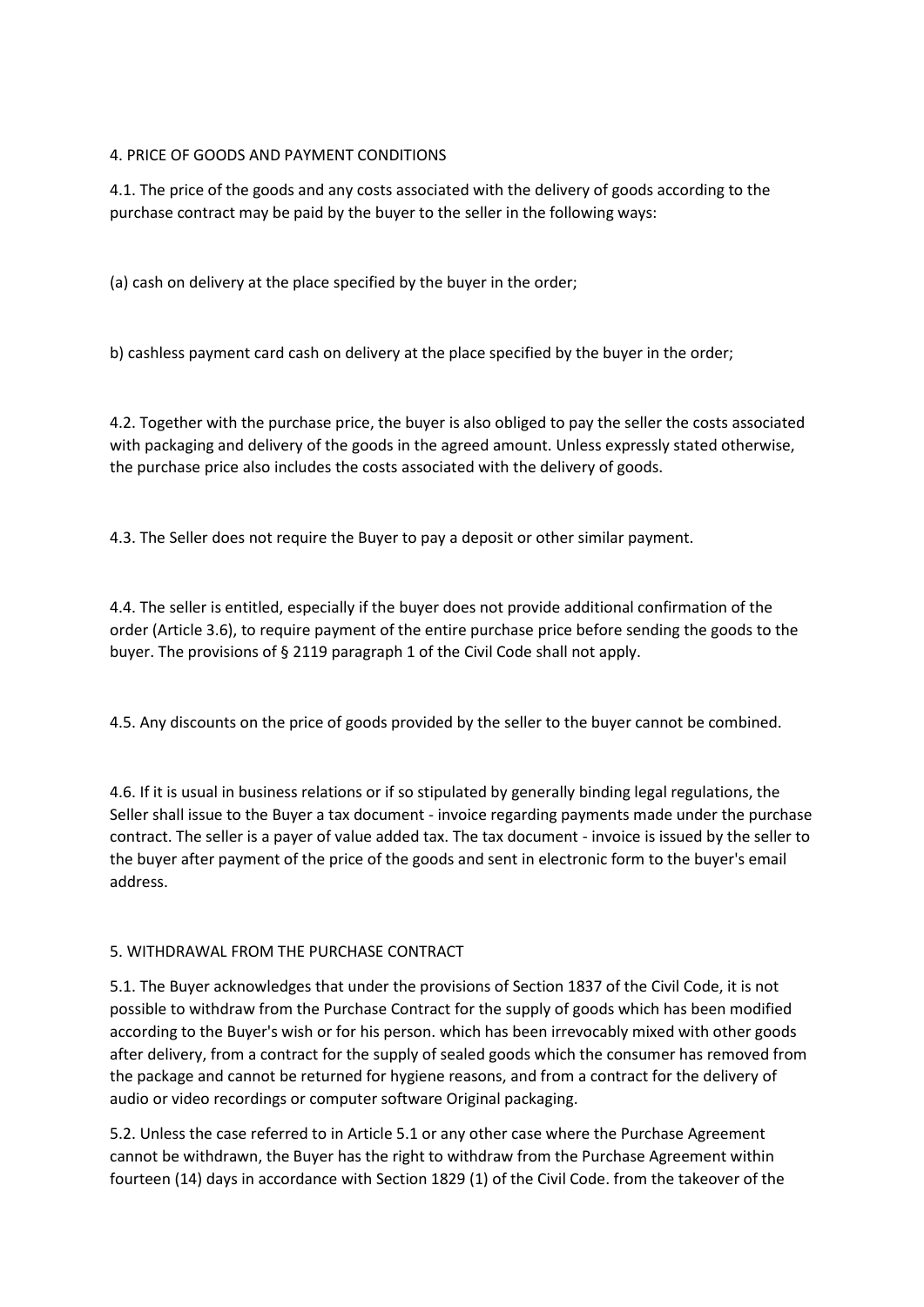goods, and in the case that the subject of the purchase contract is several types of goods or delivery of several parts, this period runs from the date of receipt of the last delivery of goods. Withdrawal from the contract of sale must be sent to the seller within the period specified in the previous sentence. For withdrawal from the purchase contract, the buyer can use the sample form provided by the seller, which is attached to the business conditions. (Withdrawal from the purchase contract) The buyer may withdraw from the purchase agreement, inter alia, to the address of the seller's premises or to the seller's e-mail address info@renovality.cz.

5.3. In case of withdrawal from the purchase contract according to Article 5.2 of the Terms and Conditions, the purchase contract is canceled from the beginning. Goods must be returned to the Seller within fourteen (14) days of withdrawal from the contract to the Seller. If the buyer withdraws from the purchase contract, the buyer bears the cost of returning the goods to the seller, even if the goods can not be returned by its nature by normal mail.

5.4. In the event of withdrawal pursuant to Article 5.2 of the Terms and Conditions, the Seller shall return the funds received from the Buyer within fourteen (14) days of the withdrawal from the Purchase Agreement by the Buyer in the same manner as the Seller accepted them from the Buyer. The Seller is also entitled to return the performance provided by the Buyer upon returning the goods by the Buyer or otherwise, if the Buyer agrees and does not incur additional costs to the Buyer. If the buyer withdraws from the contract, the seller is not obliged to return the funds received to the buyer before the buyer returns the goods or proves that the goods sent to the entrepreneur.

5.5. The Seller is entitled to unilaterally set off the claim for compensation of damage incurred to the Goods against the Buyer's claim for refund of the purchase price.

5.6. Until the buyer accepts the goods, the seller is entitled to withdraw from the contract at any time. In such a case, the Seller shall return the purchase price to the Buyer without undue delay, by bank transfer to the account specified by the Buyer.

5.7. If a gift is provided to the buyer together with the goods, the gift contract between the seller and the buyer is concluded with the proviso that if the buyer withdraws from the purchase contract, the gift contract for such a gift ceases to be effective. provided gift.

5.8. The seller has the right to refuse to execute the order if the quantity of the ordered goods does not correspond to the usual quantity of goods intended for personal consumption. If there is a dispute over what is the usual amount of goods for normal personal consumption, the seller's opinion is always decisive. Purchases of goods intended for commercial purposes are expressly prohibited on the retail website www.pharmafit.cz. The Seller reserves the right to cancel an order pursuant to Section 575 of the Civil Code. If this happens, the seller will immediately contact the buyer by phone or e-mail in order to agree on further steps (replacement of ordered goods by another or cancellation of the order, etc.). The purchasing consumer or only the consumer is a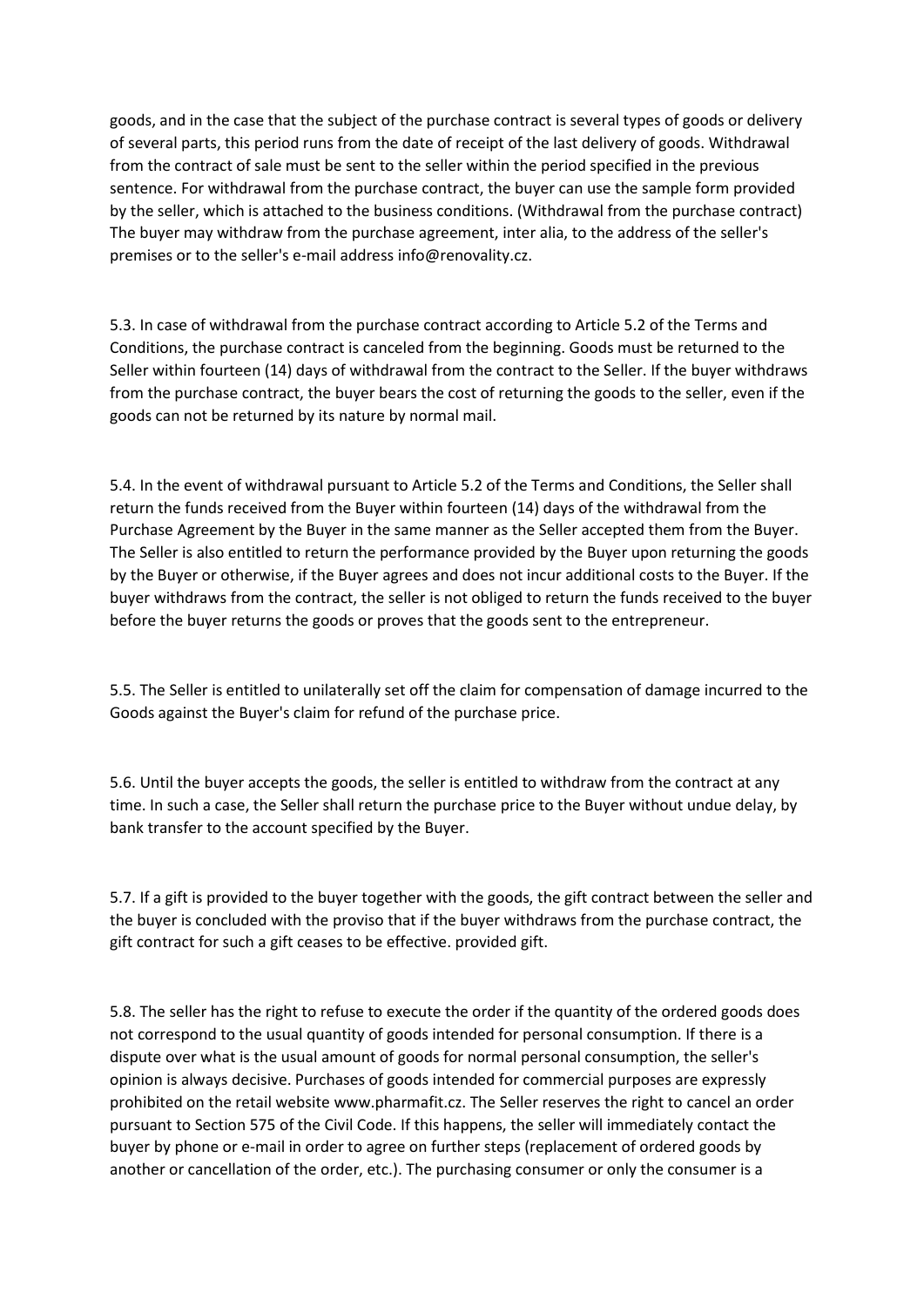natural person who, when concluding and performing the contract, is not acting in the course of his business or other business activity or in the independent exercise of his profession. A non-consumer buyer (hereinafter referred to as the "buyer not a consumer") is a person who, in concluding and performing the contract, acts in the course of his business or other business activity or in the independent exercise of his profession. This buyer is governed by the terms and conditions to the extent that concern him and then the Commercial Code.

5.9. Failure to accept an order, right to change prices. The Seller reserves the right not to accept the order or its part in the following cases:

(a) the goods are no longer manufactured or supplied

(b) the price of the supplier of the goods has changed significantly

c) the displayed price of goods is incorrect (due to an error in mass data processing, etc.).

d) In such cases, the Buyer shall be contacted without delay and agreed upon further action. If the buyer has already paid all or part of the purchase price, this amount will be transferred back to the buyer's account or address as soon as possible.

The period for which the price of the goods remains valid is the time from the moment of its publication on the seller's website until the time of its change publication. The Seller reserves the right to change the prices of the goods sold. Valid prices are confirmed to the buyer by explicit confirmation of the order. If the valid price is identical or lower than the order, it is not confirmed back to the buyer and the goods are delivered to him at the valid price at the time of express confirmation of the order. If the price is higher than the price stated on the order, the seller shall immediately inform the buyer, who can accept the new price or refuse delivery. When ordering by phone, the buyer is always informed of the valid price for that order.

If the product has an adverse effect, please send an email to  $info@phant$ 

#### 6. TRANSPORT AND DELIVERY OF GOODS

6.1. If the mode of transport is negotiated on the basis of a special request of the buyer, the buyer bears the risk and possible additional costs associated with this mode of transport.

6.2. If the Seller is obliged under the Purchase Agreement to deliver the goods to the place specified by the Buyer in the order, the Buyer is obliged to take over the goods upon delivery.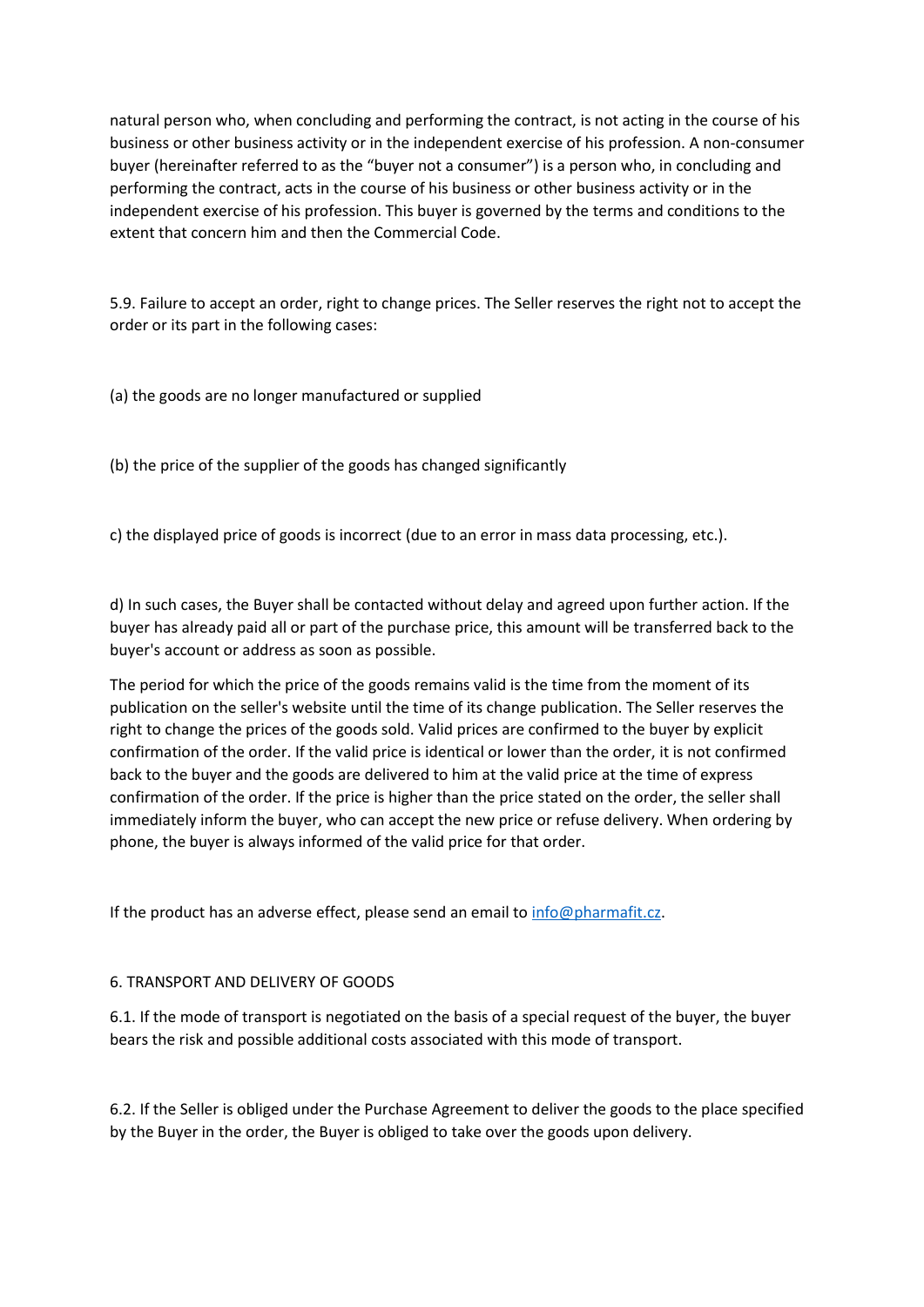6.3. In the event that due to reasons on the part of the Buyer it is necessary to deliver the goods repeatedly or in any other way than specified in the order, the Buyer is obliged to pay the costs associated with repeated delivery of the goods, respectively. costs associated with other delivery methods.

6.4. When receiving the goods from the carrier, the buyer is obliged to check the integrity of the packaging of goods and in case of any defects notify the carrier immediately. In the event of a violation of the packaging, which indicates unauthorized entry into the shipment, the buyer need not take the shipment from the carrier.

6.5. Other rights and obligations of the parties in the carriage of goods may be governed by special delivery terms of the seller, if issued by the seller.

## 7. RIGHTS OF DEFECTIVE PERFORMANCE

7.1. The rights and obligations of the contracting parties in respect of rights from defective performance are governed by the relevant generally binding regulations (in particular the provisions of Sections 1914 to 1925, Sections 2099 to 2117 and Sections 2161 to 2174 of the Civil Code).

7.2. The Seller is responsible to the Buyer that the goods are free from defects upon receipt. In particular, the Seller is liable to the Buyer that at the time the Buyer has received the goods:

7.2.1. the goods have properties agreed upon by the parties and, in the absence of an agreement, those properties described by the seller or the manufacturer or expected by the buyer with regard to the nature of the goods and the advertising they carry out,

7.2.2. the goods are fit for the purpose stated by the seller or for which goods of this kind are usually used,

7.2.3. the goods correspond to the quality or design agreed upon in the agreed sample or model, if the quality or design was determined according to the agreed sample or model,

7.2.4. the goods are of an appropriate quantity, measure or weight, and

7.2.5. the goods comply with legal requirements.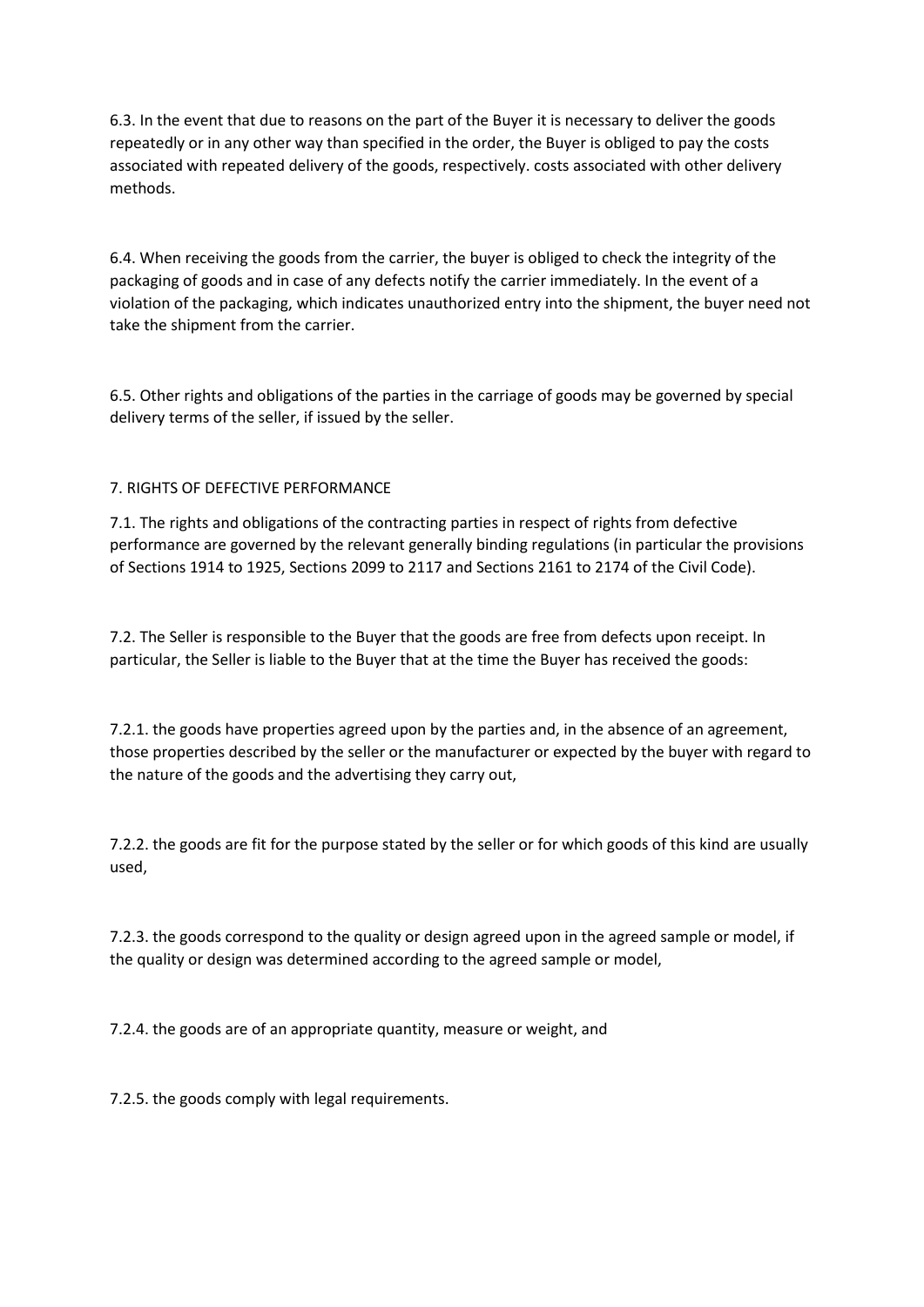7.3. The provisions referred to in Article 7.2 of the Terms and Conditions shall not apply to goods sold at a lower price for a defect for which the lower price was agreed, to wear of the goods caused by its normal use; by the buyer or if it results from the nature of the goods.

7.4. Rights from defective performance shall be exercised by the Buyer at the Seller's address at Čechova 656/24, 750 02 Přerov, where acceptance of a claim is possible with respect to the assortment of goods sold, possibly also at the registered office or place of business. The moment of claiming is considered the moment when the seller received the goods from the buyer.

7.5. Other rights and obligations of the parties related to the seller's liability for defects may be regulated by the Seller's Complaints Procedure.

# 8. OTHER RIGHTS AND OBLIGATIONS OF THE CONTRACTING PARTIES

8.1. The buyer acquires ownership of the goods by paying the full purchase price of the goods.

8.2. In relation to the Buyer, the Seller is not bound by any codes of conduct within the meaning of § 1826 para. e) of the Civil Code.

8.3. Out-of-court settlement of consumer complaints is provided by the seller via the e-mail address info@renovality.cz. The Seller shall send information about the settlement of the Buyer's complaint to the Buyer's email address.

8.4. The seller is entitled to sell goods on the basis of a trade license. Trade control is carried out within the scope of its competence by the appropriate trade licensing office. Supervision of personal data protection is performed by the Office for Personal Data Protection. The Czech Trade Inspection Authority carries out, among other things, supervision of compliance with Act No. 634/1992 Coll., On Consumer Protection, as amended.

8.5. The Buyer hereby assumes the risk of changing circumstances within the meaning of Section 1765 (2) of the Civil Code.

## 9. PROTECTION OF PERSONAL DATA AND SENDING OF COMMERCIAL INFORMATION

9.1. The protection of the personal data of the Buyer who is a natural person is provided by Act No. 101/2000 Coll., On the protection of personal data, as amended.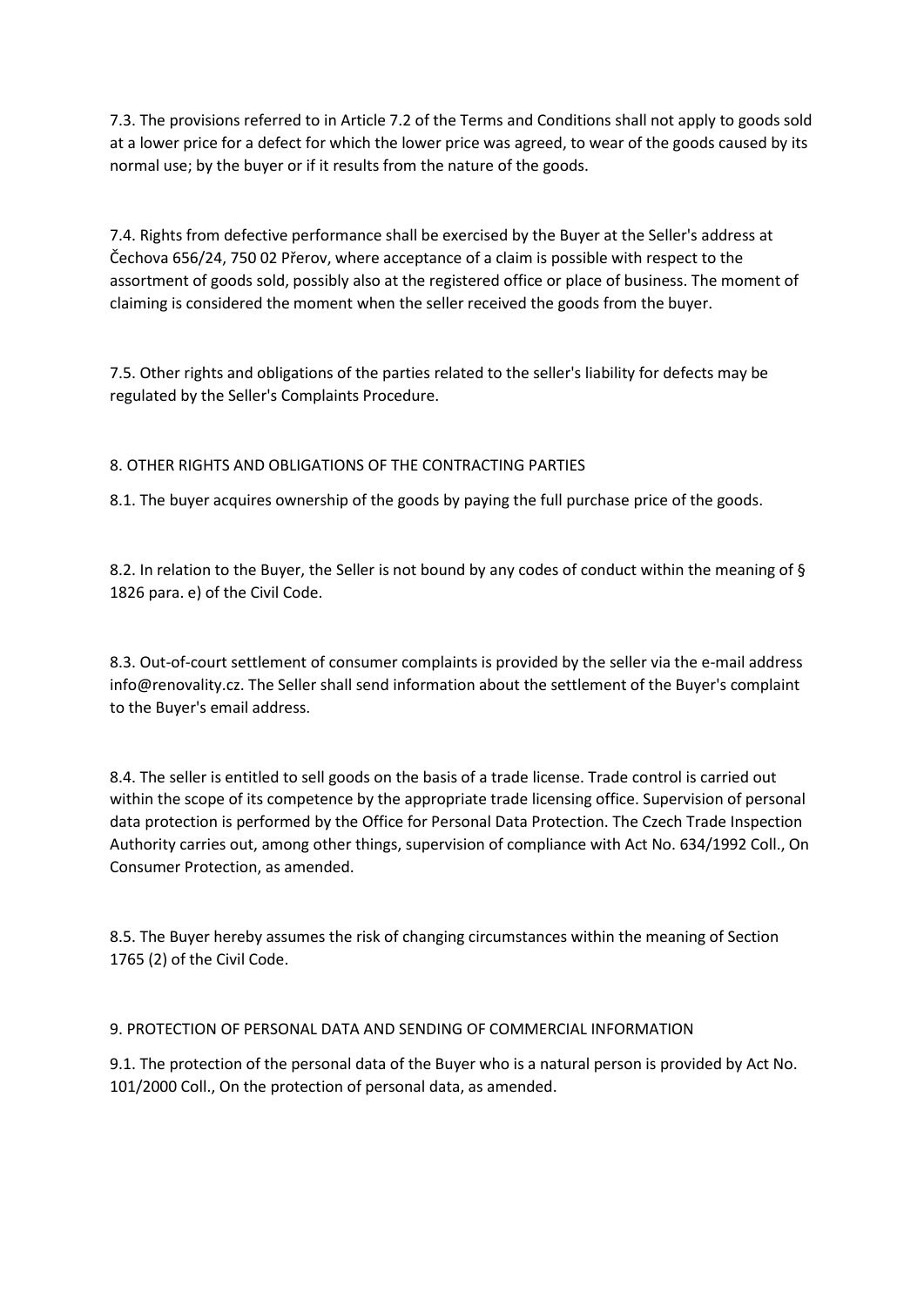9.2. The Buyer agrees to the processing of the following personal data: name and surname, address of residence, identification number, tax identification number, e-mail address, telephone number (hereinafter collectively referred to as "personal data").

9.3. The Buyer agrees with the processing of personal data by the Seller for the purpose of realizing rights and obligations under the purchase contract and for the purpose of maintaining a user account. Unless the Buyer chooses otherwise, he agrees to the processing of personal data by the Seller also for the purpose of sending information and commercial communications to the Buyer. Consent to the processing of personal data in its entirety pursuant to this Article is not a condition that would in itself preclude the conclusion of a purchase contract.

9.4. The Buyer acknowledges that he / she is obliged to provide his / her personal data (upon registration, in his / her user account, when ordering from the web interface of the shop) correctly and truthfully and that he / she is obliged to inform the Seller without any undue delay.

9.5. The Seller may authorize a third party to process the Buyer's personal data as a processor. Except for persons transporting goods, personal data will not be transferred to third parties without the prior consent of the buyer.

9.6. Personal data will be processed indefinitely. Personal data will be processed electronically in an automated manner or in printed form in a non-automated manner.

9.7. The Buyer confirms that the personal information provided is accurate and that he / she has been advised that this is a voluntary disclosure of personal information.

9.8. Should the Buyer believe that the Seller or the processor (Article 9.5) is processing his personal data that is contrary to the protection of the Buyer's private and personal life or the law, especially if the personal data are inaccurate with respect to for the purpose of their processing, it may:

9.8.1. ask the seller or processor for an explanation,

9.8.2. require the seller or processor to remedy the situation.

9.9. If the buyer asks for information about the processing of their personal data, the seller is obliged to provide this information. The Seller has the right to request adequate compensation not exceeding the costs necessary for providing the information pursuant to the previous sentence.